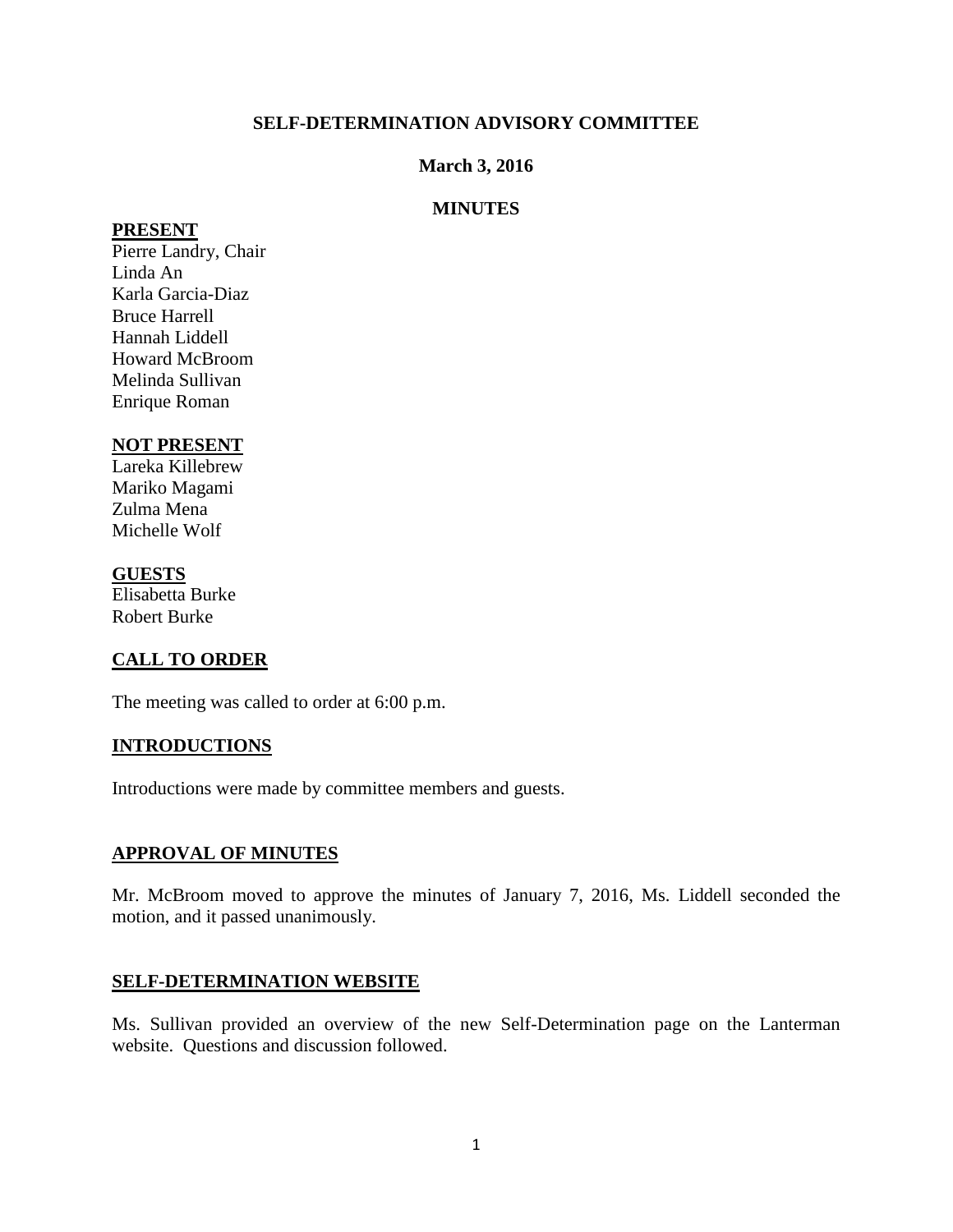# **SDP OUTREACH STATEGY**

Mr. Roman provided an update on the outreach strategy for the Self-Determination Program as follows:

- 1. The outreach flyer was presented to the SD Committee as part of Ms. Sullivan's overview of the Self-Determination page on the Lanterman website.
- 2. Service coordinators are meeting with clients and families quarterly or annually to inform them about the Self- Determination Program.
- 3. The regional center continues to add names to the established a special email address for families interested in Self-Determination.
- 4. Regional Center staff have set dates to meet with support groups and disseminate information. Dates are posted on the website.

# **STATEWIDE SELF-DETERMINATION ADVISORY COMMITTEE MEETING**

Mr. Landry reported that he and Ms. Wolf attended the Statewide Self-Determination Advisory Committee Meeting on March 3, 2016 at Westside Regional Center. Mr. Landry gave a brief overview of the agenda items discussed at the meeting. Based on the information received at the meeting, Mr. Landry recommended that the Committee learn more about the CMS Final Rule and FMS as it relates to Self-Determination.

### **The Committee agreed by consensus to have the presentations as follows:**

- **May 5, 2016 – CMS Final Rule**
- **July 7, 2016 – Navigating Financial Management Service (FMS)**

**The Committee asked Ms. Sullivan to coordinate the presentations.** 

# **MEETING SCHEDULE**

- May 5,  $2016 6:00$  pm
- **June – DARK**
- $\bullet$  July 7, 2016 6:00 pm
- **August – DARK**
- September 1, 2016
- **October – DARK**